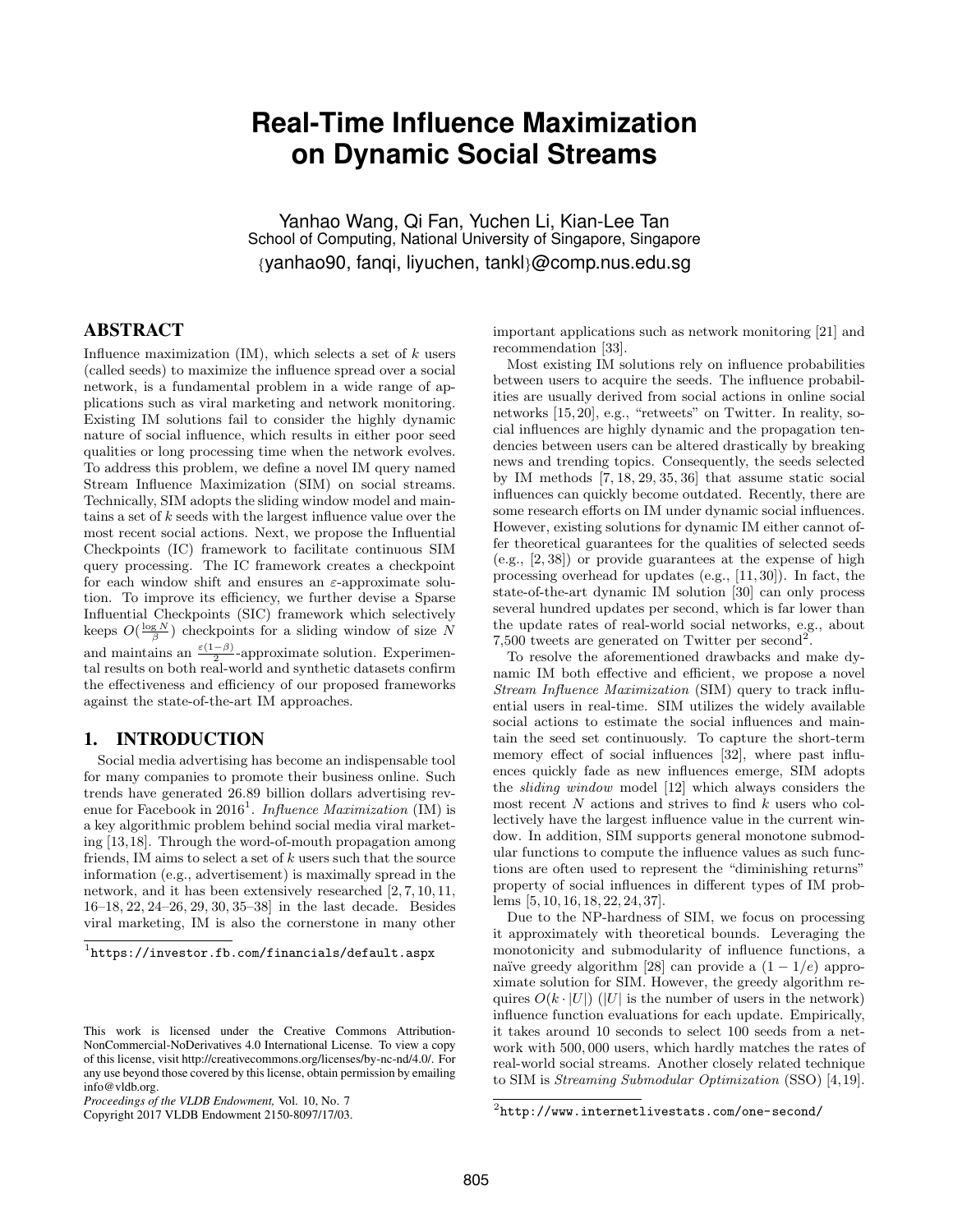Existing SSO approaches [4, 19] can provide solutions with theoretical guarantees for maximizing submodular functions with cardinality constraints over append-only streams. However, to the best of our knowledge, none of the proposed SSO algorithms can support the sliding window model.

In this paper, we propose a novel *Influential Checkpoints* (IC) framework to support efficient SIM query processing with theoretical bounds. IC not only tracks the solution for the current window but also maintains partial solutions called Checkpoints for future windows that overlap with the current window. Therefore, for every subsequent window shift, the up-to-date solution can be retrieved efficiently. We further design a generic Set-Stream Mapping (SSM) interface which can adapt many existing SSO algorithms to SIM so that the solution retrieved for each window has at least the same approximation ratio as those algorithms. However, maintaining all  $O(N)$  checkpoints incurs significant update overhead  $(N$  is the number of actions in a window). To support efficient IC maintenance, we propose a *Sparse In*fluential Checkpoints (SIC) framework to selectively maintain a subset of checkpoints by leveraging the monotonicity and subadditivity of the influence values returned by different checkpoints. Consequently, SIC only keeps  $O(\frac{\log N}{\beta})$ 

checkpoints and maintains an  $\frac{\varepsilon(1-\beta)}{2}$ -approximate solution. We hereby summarize our contributions as follows.

- We address the limitations of existing IM solutions in supporting fast evolving social networks and propose a novel SIM query over sliding windows. (Section 3)
- We develop a novel *Influential Checkpoints* (IC) framework for SIM query processing. It is integrated with a generic Set-Stream Mapping (SSM) interface to incorporate existing  $\varepsilon$ -approximate SSO algorithms while retaining their approximation ratios. (Section 4)
- We further propose the SIC framework to selectively maintain  $O(\frac{\log N}{\beta})$  checkpoints for a sliding window of size  $N$ . Leveraging the subadditivity and submodularity of the influence values returned by different checkpoints, an  $\frac{\varepsilon(1-\beta)}{2}$ -approximation ratio is always guar-2 anteed. (Section 5)
- We experimentally evaluate the effectiveness and efficiency of our proposed frameworks. First, the qualities of the seeds selected by IC and SIC are competitive with the state-of-the-art IM algorithms in both static and dynamic settings. Second, SIC achieves speedups of up to 2 orders of magnitude over the static approaches. Third, SIC achieves up to 8 times speedups over IC with less than 5% quality losses. (Section 6)

# 2. RELATED WORK

We summarize the most relevant literature from three areas: influence maximization, streaming submodular optimization and function estimation on sliding windows.

# 2.1 Influence Maximization (IM)

IM aims to extract a given number of users that maximize the influence spread over a network. Previous efforts on IM can be generally categorized into static methods and dynamic methods based on their abilities to handle changes in social influences. Here, we summarize them separately. IM in Static Networks: There has been a vast amount of literature on influence maximization (IM) in static networks over the last decade (see [7, 10, 18, 22, 24, 26, 29, 35–37]). The state-of-the-art static IM method on the classic influence models (i.e., independent cascade (IC) and linear threshold (LT)) is IMM [35]. It runs in nearly linear time wrt. the graph size with a  $(1 - 1/e - \varepsilon)$  approximation guarantee. Nevertheless, static IM methods including IMM cannot efficiently support highly evolving networks since a complete rerun is required for every update on influence graphs.

There are also many static methods considering different types of IM problems by extending classic influence models. For example, topic-aware IM [5, 10] considers the influence diffusion under topic models; location-aware IM [22, 37] focuses on maximizing the influence spread in certain spatial areas; and conformity-aware IM [24] considers users' conformity tendencies in the influence estimation.

IM in Dynamic Networks: Recently, there are emerging studies about IM in dynamic networks. However, most of these methods cannot provide a theoretical guarantee of their seed quality and may return arbitrarily bad solutions [2, 38]. Chen et al. [11] proposed an Upper Bound Interchange (UBI) method with a 1/2-approximation ratio. Nevertheless, UBI is sensitive to the number of users selected. When the size of the seed set increases, both its performance and solution quality degrade dramatically. This prevents UBI from being practically useful. Very recently, a new dynamic IM method with a theoretical bound is presented in [30]. It dynamically maintains a RIS-based [7] index against changes on graphs and achieves a  $(1-1/e-\varepsilon)$ approximation ratio. However, due to the high maintenance cost, it can only process several hundred of influence graph updates per second, which cannot meet the requirement of real-world social streams. Therefore, existing dynamic IM methods cannot provide high-quality solutions efficiently.

## 2.2 Streaming Submodular Optimization

Another closely related field to SIM is the Streaming Submodular Optimization (SSO) [3, 4, 19, 31]. SSO adopts the append-only streaming model where elements arrive one by one and the objective is to dynamically maintain a set of at most k elements to maximize a submodular function wrt. all the observed elements at any time. Saha et al. [31] and Ausiello et al. [3] developed two approaches for a special case of SSO (i.e., the online Maximum k-Coverage problem) with the same 1/4 approximation ratio. The state-of-the-art SSO solutions are SIEVESTREAMING [4] and THRESHOLD-STREAM [19], both of which achieve a  $(1/2 - \beta)$  approximation ratio. Unfortunately, SSO algorithms cannot be directly applied to the sliding window model because they do not handle the continuous expiry of elements. Nevertheless, we will show in Section 4.2 that existing SSO algorithms can serve as checkpoint oracles in the IC and SIC frameworks.

#### 2.3 Function Estimation on Sliding Windows

Several works [8,12] studied how to continuously estimate a function in the sliding window model. They leverage special properties of target functions to achieve sublinear performance and reasonable quality. Let  $g$  be the target function, and A,B,C be three sequences on streams such that  $B$  is a tail subsequence of  $A$  and  $C$  is contiguous to  $B$ . The exponential histogram [12] is proposed to approximate weakly additive functions, i.e.,  $g(A) + g(C) \leq g(A \cup C) \leq$  $c(g(A) + g(C))$  for some small constant c. The smooth histogram [8] requires that the target functions are  $(\alpha, \beta)$ smooth. Specifically, we say g is  $(\alpha, \beta)$ -smooth if  $\frac{g(B)}{g(A)} \ge$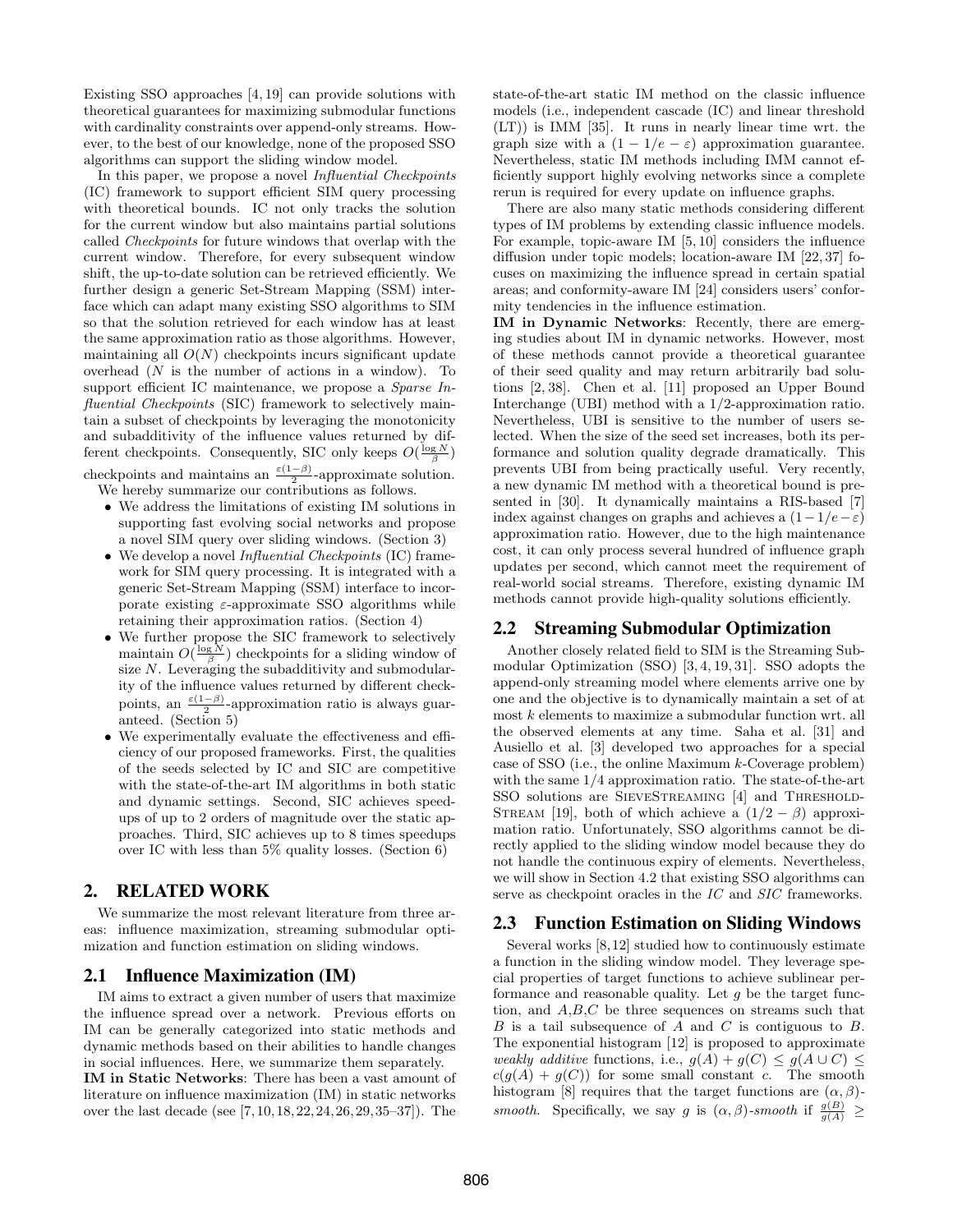$1 - \beta$ , then  $\frac{g(B \cup C)}{g(A \cup C)} \geq 1 - \alpha$  for some  $0 < \beta \leq \alpha < 1$ . Following the analysis in [8], smooth histograms are applicable only when g can be computed with an approximation ratio of at least 0.8 over append-only streams. In this paper, we adopt monotone submodular influence functions [18] widely used in the social influence analysis. However, such functions are not weakly additive and existing SSO algorithms [4, 19] cannot provide a more than 1/2 approximate solution over append-only streams. This implies that both techniques cannot be directly applied to our scenario.

## 3. PROBLEM STATEMENT

We consider a social stream over a social network with a user set U. The social stream comprises unbounded timesequenced social actions which are generated by user activities. Let  $a_t = \langle u, a_{t'} \rangle_t$   $(t' < t)$  be an action at time t representing the following social activity: user u performs  $a_t$  at time t responding to an earlier action  $a_{t'}$ . Typical actions include "retweet" on Twitter, "reply" on Reddit, "comment" on Facebook, to name just a few. If an action  $a_t$  does not respond to any previous action, e.g., a user u posted an original tweet, we call it a root action and denote it by  $a_t = \langle u, nil \rangle_t$ .

Like many data streams, social streams are time-sensitive: recent actions are more valuable than those in the past. We adopt the well-recognized sequence-based sliding window [12] model to capture such essence. Let  $N$  be the window size, a sequence-based sliding window  $W_t$  maintains the latest N actions till  $a_t$  in the stream, i.e.,  $W_t = \{a_{t-N+1}, \ldots, a_t\}.$ For simplicity, we use  $W_t[i]$  to represent the *i*-th  $(i \geq 1)$ action within  $W_t$ . Then, we use  $A_t \subseteq U$  to denote the set of active users who perform at least one action in  $W_t$ , i.e.,  $A_t = \{W_t[i] \cdot u | i = 1, \ldots, N\}.$ 

Since social actions directly reflect the information diffusion in the social network  $[15, 16, 20, 34]$ , we define the *in*fluence between users according to their performed actions. We say user u influences user v in  $W_t$ , denoted by  $(u \leadsto v)_t$ , if there exists an action a performed by user v s.t.  $a \in W_t$ and  $a$  is *directly* or *indirectly* triggered by an action  $a'$  of  $u$ . It is notable that such an  $a'$  is not necessarily in  $W_t$ .

We formally define the influence set of a user as follows:

DEFINITION 1. The influence set of a user  $u \in U$  at time t, denoted as  $I_t(u) \subseteq A_t$ , is the set of users who are influenced by u wrt. the sliding window at time  $t$  (i.e.,  $W_t$ ). Equivalently,  $I_t(u) = \{v | (u \leadsto v)_t\}.$ 

Intuitively, the influence set of  $u$  denotes the set of users who recently performed actions under the impact of  $u$ . The concept of the influence set can be naturally extended to a set of users. In particular, let  $S = \{u_1, \ldots, u_k\}$  be a set of k users, the influence set of  $S$  wrt.  $W_t$  is a union of the influence sets of all its members, i.e.,  $I_t(S) = \bigcup_{u \in S} I_t(u)$ . Then the influence value of S is measured by  $f(I_t(S)) : 2^{|U|} \rightarrow$  $\mathbb{R}_{\geq 0}$ . We consider  $f(I_t(\cdot))$  as a nonnegative monotone<sup>3</sup> submodular<sup>4</sup> function [28] which is widely adopted by many IM problems for its natural representation of the "diminishing returns" property on the social influence [18].

For ease of presentation, we only consider the cardinality function, i.e.,  $f(I_t(\cdot)) = |I_t(\cdot)|$ , as the influence function in



Figure 1: A social action stream and the influences of users over the sliding windows.

the remaining of this paper. It should be noted that any other monotone submodular influence functions can also be used in our frameworks.

Example 1 illustrates our definition of influence over the sliding windows on a social action stream.

Example 1. Figure  $1(a)$  gives an example of a social action stream. Given the window size  $N = 8$ , two windows,  $W_8$ and  $W_{10}$ , are highlighted in blue and red boxes respectively. In Figure 1(b),  $I_8(u_1) = \{u_1, u_2, u_3\}$  as  $a_1, a_6$  are performed by  $u_1$  and  $a_2, a_4$  performed by  $u_2, u_3$  respectively are triggered by  $a_1$  in  $W_8$ . When the window shifts from  $W_8$  to  $W_{10}$ ,  $a_1, a_2$  expire while  $a_9, a_{10}$  arrive. Then,  $I_{10}(u_1) = \{u_1, u_3\}$ as Figure 1(c). Due to the expiry of  $a_2$ ,  $u_2$  is deleted from  $I_{10}(u_1)$ . However, since  $a_4$  has not expired yet,  $u_1$  still influences  $u_3$  in  $W_{10}$  regardless of the expiry of  $a_1$ .

As new actions arrive at high speed while old ones expire at the same rate, users with the largest influence values keep evolving. To track the influential users over social streams in real-time, we propose a Stream Influence Maximization (SIM) query which is formally defined as follows:

DEFINITION 2. Let  $W_t$  be the sliding window at time t, Stream Influence Maximization (SIM) is a continuous query on a social stream that returns a set of at most k users  $S_t^{opt}$ who collectively achieve the largest influence value wrt.  $W_t$ :

$$
S_t^{opt} = \operatorname{argmax}_{S \in U \wedge |S| \le k} f(I_t(S)) \tag{1}
$$

We continue with the running example in Figure 1 to show how SIM keeps track of the most influential users over the sliding windows.

*Example 2.* Given  $k = 2$ , SIM returns  $S_8^{opt} = \{u_1, u_3\}$  as the most influential users at time 8 since  $I_8(S_8^{opt}) = I_8(u_1) \cup$  $I_8(u_3)$  contains all users in A<sub>8</sub>. We have  $f(I_8(S_8^{opt}))=5$  $u_8(u_3)$  contains an users in A<sub>8</sub>. We have  $f(x_8(u_8)) = 0$  using the cardinality function. However, as  $a_{1}, a_{2}$  expire while  $a_9, a_{10}$  arrive at time 10,  $f(I_{10}(S_8^{opt})) = 4$  as  $u_2$  is deleted from  $I_{10}(S_8^{opt})$ . Thus, SIM returns  $S_{10}^{opt} = \{u_2, u_3\}$ in  $W_{10}$  because  $I_{10}(S_{10}^{opt})$  contains all users in  $A_{10}$ . We have  $f(I_{10}(S_{10}^{opt}))=6$  accordingly.

Note that the solutions proposed in this paper also support the case where the sliding window shifts for more than one action. For simplicity, we focus on presenting solutions for handling sliding windows with a single action shift at a

<sup>&</sup>lt;sup>3</sup>A set function g is monotone if for all  $A \subseteq B$ ,  $g(A) \le g(B)$ . <sup>4</sup>A set function g is submodular if for all  $A \subseteq B$ , and any element  $x \notin B$ ,  $g(A \cup \{x\}) - g(A) \ge g(B \cup \{x\}) - g(B)$ .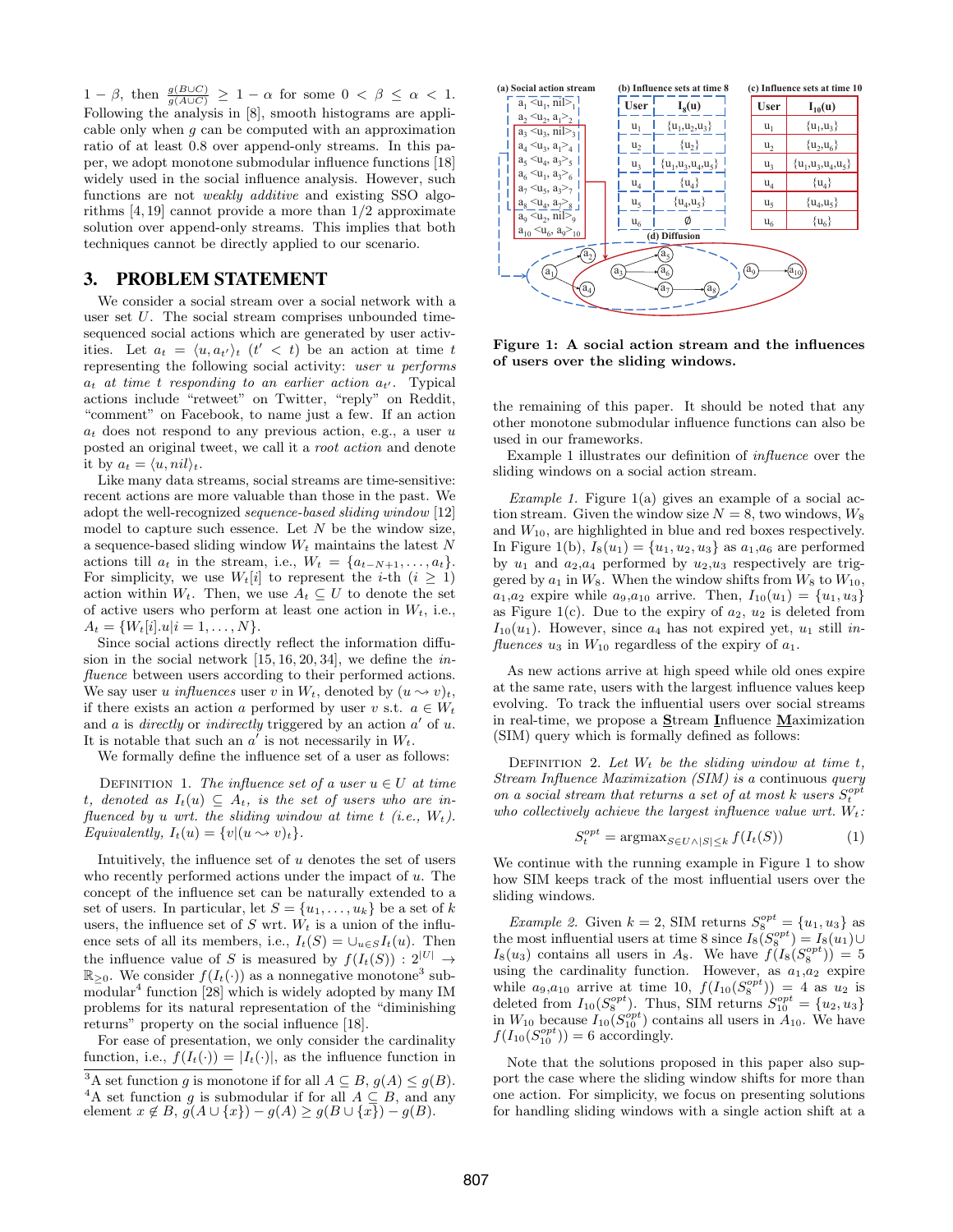Table 1: Frequently used notations

| Symbol                                  | <b>Definition and Description</b>                        |
|-----------------------------------------|----------------------------------------------------------|
|                                         | the set of all users in a social network                 |
| $a_t = \langle u, a_{t'} \rangle_t$     | a user u performs an action at time t trig-              |
|                                         | gered by an action $a_{t'}(t' < t)$                      |
| Ν                                       | the size of the sliding window                           |
| L                                       | the number of actions for each window shift,             |
|                                         | $L=1$ by default                                         |
| $W_t, W_t[i]$                           | the sliding window at time $t$ , and the <i>i</i> -th    |
|                                         | action in the window                                     |
| $I_t(u), I_t(S)$                        | the influence set of a user $u$ or a set of users        |
|                                         | S wrt. $W_t$                                             |
| $I_t[i](u), I_t[i](S)$                  | the influence set of $u$ or $S$ for contiguous           |
|                                         | actions $\{W_t[i], \ldots, W_t[N]\}\$                    |
|                                         | a monotone submodular influence function                 |
| $\overline{k}$                          | the cardinality constraint of SIM                        |
| $\Lambda_t[i]$                          | an influential checkpoint maintaining an $\varepsilon$ - |
|                                         | approximate solution of SIM for $\{W_t[i], \ldots,$      |
|                                         | $W_t[N]$                                                 |
| $\overline{S^{opt}_t, \textsf{OPT}_t}$  | the optimal seed set of SIM wrt. $W_t$ , and             |
|                                         | its influence value $\mathsf{OPT}_t = f(I_t(S_t^{opt}))$ |
| $\overline{S_t^{opt}[i]}$ , OPT $_t[i]$ | the optimal seed set of SIM for $\{W_t[i], \ldots,$      |
|                                         | $W_t[N]$ , and its influence value                       |

time and leave the discussion on handling multiple action shifts at a time to Section 5.3.

It can be shown that SIM is NP-hard by reducing a wellknown NP-hard problem, i.e., Maximum k-Coverage [3, 14, 31], to SIM in polynomial time. (see the proof of Theorem 1 in [1] for details).

Before moving on to the technical parts of this paper, we summarize the frequently used notations in Table 1.

# 4. INFLUENTIAL CHECKPOINTS

Since SIM is NP-hard, it is infeasible to maintain the optimal seed set for each sliding window in polynomial time. Therefore, our goal is to maintain an approximate solution achieving a bounded ratio to the optimal one efficiently. A naïve scheme is to run the *greedy* algorithm  $[28]$  for each window shift. The greedy algorithm starts with an empty user set  $S_0 = \emptyset$ , and at each iteration  $i (1 \leq i \leq k)$ , it incrementally adds a user u to the partial user set  $S_{i-1}$  maximizing  $f(I_t(S_{i-1} \cup \{u\})) - f(I_t(S_{i-1}))$ . Although it guarantees a  $(1 - 1/e)$  approximate solution, which is the best possible approximation ratio for submodular maximization with cardinality constraints [28],  $O(k \cdot |U|)$  influence function evaluations are needed for each update. Such an inefficient update scheme makes the greedy algorithm unable to handle a large window size with new actions arriving at high speed.

A key challenge for efficiently supporting SIM over sliding windows is to handle the expiry of old actions and the arrival of new actions simultaneously. Such a compound update pattern brings about fluctuations on users' influence sets which potentially degrade the quality of previously maintained seeds. In the remaining of this section, we present a novel Influential Checkpoints (IC) framework, which consists of a sequence of *checkpoint oracles* to efficiently handle the expiry and the arrival of actions simultaneously. We first give an overview of the IC framework in Section 4.1. Then, we describe how to construct a checkpoint oracle in Section 4.2. Finally, we take SIEVESTREAMING [4] as an example to illustrate the Set-Stream Mapping interface in Section 4.3.

# 4.1 The Influential Checkpoints Framework

The high level idea of the IC framework is to avoid handling the expiry of old actions when the window shifts. Towards this goal, the framework maintains a partial result (i.e., an influential checkpoint) incrementally for each window shift. When an old action expires, the outdated result is simply deleted. In this way, the sliding window model is transformed to a simpler append-only model for each checkpoint, where many existing approaches [4, 19] can provide theoretically bounded approximate solutions.

Technically, let an influential checkpoint  $\Lambda_t[i]$  (1  $\leq i \leq N$ ) denote a *checkpoint oracle*<sup>5</sup> which provides an  $\varepsilon$ -approximate solution for SIM over contiguous actions  $\{W_t[i], \ldots, W_t[N]\}.$ By maintaining N checkpoints (i.e.,  $\Lambda_t[1], \ldots, \Lambda_t[N]$ ), a simple procedure to handle a window shift from  $W_{t-1}$  to  $W_t$  is presented in Algorithm 1. Whenever a new action  $a_t$  arrives, the oldest checkpoint in  $W_{t-1}$  (i.e.,  $\Lambda_{t-1}[1]$ ) expires and a new checkpoint  $\Lambda_t[N]$  is added to  $W_t$  (Line 2). After adding the remaining checkpoints in  $W_{t-1}$  to  $W_t$  (Lines 3-4), each checkpoint in  $W_t$  processes  $a_t$  as an appending action to update its partial solution (Lines 5-6). To answer the SIM query for  $W_t$ , we simply return the solution of  $\Lambda_t[1]$ .

It is not hard to see that once each checkpoint oracle maintains an  $\varepsilon$ -approximate solution for its *append-only* action stream, IC always returns the solution with the same approximation ratio.

Example 3. Figure 2 illustrates the maintenance of checkpoints in the IC framework following Example 1. Let  $N = 8$ and  $k = 2$ . The number of checkpoints always equals to the window size (i.e., 8). When action  $a_{10}$  arrives,  $a_2$  will expire. Consequently, the checkpoint  $\Lambda_{10}[8]$  is created and  $\Lambda$ <sub>9</sub>[1] is deleted. When the SIM query is issued at time 10, the solution of  $\Lambda_{10}[1]$  (i.e.,  $\{u_2, u_3\}$ ) is returned.

#### 4.2 Checkpoint Oracle

The approximation ratio of IC relies on the checkpoint oracle providing an  $\varepsilon$ -approximate solution over an *append*only action stream. Although submodular maximization in an append-only stream has attracted many research interests [3,4,19,31], they focused on a different set-stream model where elements in the stream are sets instead of actions. In general, an algorithm  $A$  on an append-only set-stream contains two components:  $f'(\cdot)$  is a monotone submodular objective function and  $CX<sub>t</sub>$  is a candidate solution containing no more than k sets from t observed sets (i.e.,  $X_1, \ldots, X_t$ ). Given a stream of sets  $\{X_1, X_2, \ldots, X_m\}$ , the objective of A is to maximize  $f'(CX_t)$  at any time  $t (1 \leq t \leq m)$ . Although this problem resembles our problem, the set-stream

<sup>&</sup>lt;sup>5</sup>We overload the notation  $\Lambda_t[i]$  to denote the influence value returned by the oracle when it is clear in the context.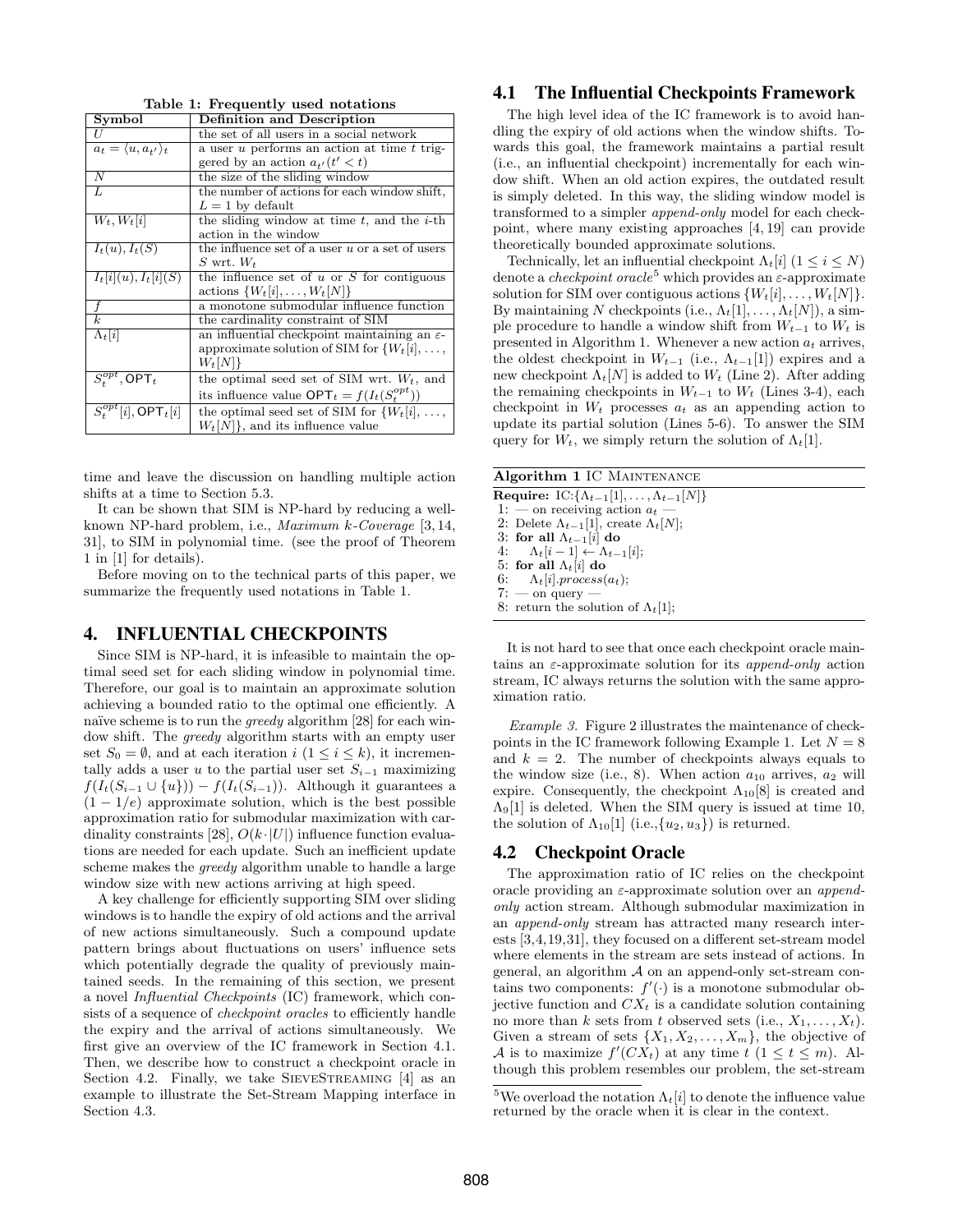

Figure 2: An example of checkpoint maintenance in IC.

model cannot directly fit in our scenario due to the following mismatch: it strives to keep  $k$  sets from a stream of sets but all observed sets are immutable. However, SIM aims to maintain  $k$  users from a sequence of *actions* and each arrival action may induce updates in existing users' influence sets.

To bridge the gap between the two stream models and leverage existing algorithms based on the set-stream model, we propose a generic Set-Stream Mapping (SSM) interface. The interface makes two adaptations for a set-stream algorithm to serve as the checkpoint oracle. First, the candidate solution  $CX$  is adapted to store  $k$  users. Second, the objective function  $f'$  is adapted to the influence function  $f(I_t[i](\cdot))$ , where  $I_t[i]$  denotes the influence set of user(s) over contiguous actions  $\{W_t[i], \ldots, W_t[N]\}$ . Subsequently, SSM maps an action stream to a set-stream and feeds the set-stream to  $\Lambda_t[i]$ . Whenever a new action  $a_t$  arrives, the following steps are taken for each  $\Lambda_t[i]$ :

(1) Identify users  $u_1, u_2, \ldots, u_d$  whose  $I_t[i](\cdot)$  is updated.

(2) Feed  $\Lambda_t[i]$  with a stream  $S'_t = \{I_t[i](u_1), \ldots, I_t[i](u_d)\}.$ (3) Update the solution of  $\Lambda_t[i]$  for each  $I_t[i](u) \in S'_t$ .

There are several choices of oracles that are developed for the set-stream model with differences on the solution quality, update performance, and function generality. Typical oracles are listed in Table 2. An important conclusion is that our SSM procedure does not affect the quality guarantee of the mapped algorithms. Formally:

THEOREM 1. Let  $A$  be an  $\varepsilon$ -approximate SSO algorithm in the set-stream model and  $\overline{A}$  be the mapped algorithm of A using SSM. Then,  $\overline{A}$  is also  $\varepsilon$ -approximate for SIM.

PROOF. To show  $\overline{A}$  is also  $\varepsilon$ -approximate, we consider an append-only set-stream generated by SSM over the action stream. At any time t, let  $\mathsf{OPT}_t$  be the optimal influence value of SIM wrt.  $W_t$ , and OPT<sup>\*</sup><sub>t</sub> be the optimal influence value achieved by any set of at most  $k$  sets from the mapped set-stream. We treat all influence sets in the mapped stream as independent sets regardless of whether they belong to the same user. We run  $\overline{A}$  on the mapped set-stream till time t and produce a result with at most k sets:  $CX_t =$  $\{I_{t_a}(u_{t_a}),\ldots,I_{t_b}(u_{t_b})\}$ . Note that the influential sets in  $CX<sub>t</sub>$  may be outdated and refer to the same user. Nevertheless, we can still use  $CX_t$  to approximate  $\mathsf{OPT}_t$  without affecting the approximation ratio. To obtain the seed set from  $CX_t$ , we select a set of distinct users  $U_t$  from  $CX_t$ . Since the influence function  $f$  is monotone and the up-to-date influence set of any user always grows larger in the append-only stream, we have  $f(I_t(U_t)) \geq f(\cup_{X \in CX_t} X)$ . Moreover,  $CX_t$ is an  $\varepsilon$ -approximate solution over the append-only stream, i.e.,  $f(\cup_{X \in CX_t} X) \geq \varepsilon \mathsf{OPT}_t^*$ . As the up-to-date influence sets always appear in the append-only set-stream, we have  $OPT_t^* \geq OPT_t$ , and thus  $f(I_t(U_t)) \geq \varepsilon OPT_t$ . Therefore,  $U_t$ is an  $\varepsilon$ -approximate solution for SIM wrt.  $W_t$ .  $\square$ 

Table 2: Candidate checkpoint oracles

| Oracle                        | Quality       | Update        | Function    |
|-------------------------------|---------------|---------------|-------------|
| SIEVESTREAMING [4]            | $1/2 - \beta$ | $\log k$      | General     |
| THRESHOLDSTREAM [19]          | $1/2 - \beta$ | $\log k$      | General     |
| Blog Watch [31]               |               | O(k)          | Cardinality |
| $\mathrm{M}k\mathrm{C}$<br> 3 |               | $O(k \log k)$ | Cardinality |

According to the  $SSM$  steps, an action  $a_t$  is mapped to at most d influence sets, where d is the number of ancestors of  $a_t$  in its propagation. In practice, d is usually small, e.g.,  $d$  is less than 5 on average as shown in our experiments (see Table 3). Since the number of checkpoints in the IC framework is  $N$ , the total number of checkpoint evaluations is  $O(dN)$ . If the update complexity of the checkpoint oracle for each set is  $O(g)$ , the total time complexity of the IC framework for each action is  $O(dqN)$ .

In the remaining of this section, we conduct a case study on using SieveStreaming [4] as the checkpoint oracle. The adoption of other oracles can be similarly inferred.

# 4.3 A Case Study on SieveStreaming

The SieveStreaming Algorithm: SIEVESTREAMING [4] works as follows: Given a monotone submodular function  $f'$  and the optimal value OPT' of  $f'$  over the entire stream under a cardinality constraint, SieveStreaming maintains a candidate solution  $CX$  that includes an incoming set  $X_t$ if  $CX$  has less than  $k$  sets and the following holds:

$$
f'(CX \cup \{X_t\}) - f'(CX) \ge \frac{\frac{OPT'}{2} - f'(CX)}{k - |CX|}
$$

However, since OPT' is unknown in advance, SIEVESTREAM-ING maintains a sequence of possible values for OPT', i.e.,  $\Omega = \{ (1+\beta)^j | j \in \mathbb{Z}, m \leq (1+\beta)^j \leq 2 \cdot k \cdot m \}$  where  $m = \max_{X} f({X})$  that has been observed. Accordingly, SIEVESTREAMING keeps  $|\Omega| = O(\frac{\log k}{\beta})$  instances to ensure at least one of them achieves a  $(1/2-\beta)$  approximation ratio (see [4] for details).

Set-Stream Mapping for SieveStreaming: Following SSM, we create  $\Lambda_t[i]$  as follows: Let  $CX_i$  be the user set maintained by  $\Lambda_t[i]$ . For each user u with her updated influence set  $I_t[i](u)$ ,  $\Lambda_t[i]$  selects u to  $CX_i$  if  $|CX_i| < k$  and:

$$
f(I_t[i](CX_i \cup \{u\})) - f(I_t[i](CX_i)) \ge \frac{\frac{\text{OPT}_t[i]}{2} - f(I_t[i](CX_i))}{k - |CX_i|}
$$

where  $\text{OPT}_t[i]$  is the optimal influence value achievable on all actions from  $W_t[i]$  to  $W_t[N]$ . Similar to SIEVESTREAMing, each  $\Lambda_t[i]$  keeps a set of possible values for  $\text{OPT}_t[i]$ , i.e.,  $\Omega_t[i] = \{ (1 + \beta)^j | j \in \mathbb{Z}, m \leq (1 + \beta)^j \leq 2 \cdot k \cdot m \}$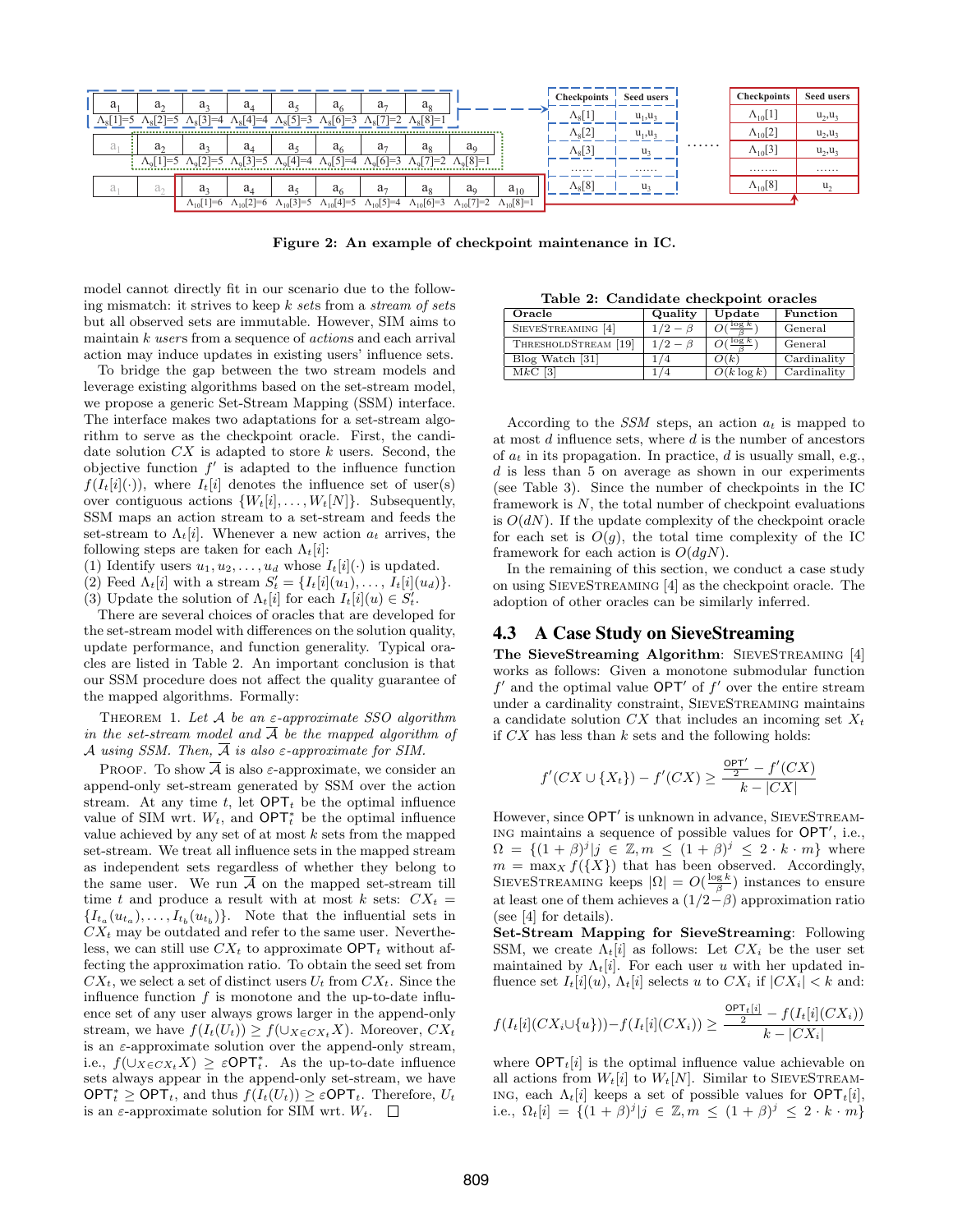**(a) Meta Information (b) SieveStreaming Instances**

| Checkpoint ID   |            |    | <b>Contents</b>                                    |
|-----------------|------------|----|----------------------------------------------------|
| Seed Users      | $u_1, u_3$ |    | OPT=1.3 <sup>6</sup> , seeds= $\{u_1, u_3\}$ , f=5 |
| Influence Value | $f = 5$    |    | OPT=1.3 <sup>7</sup> , seeds= $\{u_1, u_3\}$ , f=5 |
| Max Cardinality |            |    | OPT=1.3 <sup>8</sup> , seeds= $\{u_1, u_3\}$ , f=5 |
|                 |            | Q  | OPT=1.3 <sup>9</sup> , seeds= $\{u_1, u_3\}$ , f=5 |
|                 |            | 10 | OPT=1.3 <sup>10</sup> , seeds= $\{u_3\}$ , f=4     |

#### Figure 3: Contents of Checkpoint  $\Lambda_8[1]$ .

where  $m$  denotes the maximum influence value of a single influence set over the actions  $\{W_t[i], \ldots, W_t[N]\},$  i.e.,  $m = \max_{u \in U} f(I_t[i](u))$ . And  $|\Omega_t[i]| = O(\frac{\log k}{\beta})$  corresponding instances are maintained. To answer the SIM query, we always maintain the candidate user set achieving the largest influence value within the checkpoint. Figure 3 illustrates the content of a checkpoint when SieveStreaming is used as the checkpoint oracle.

*Example 4.* Figure 3 illustrates the contents of  $\Lambda_8[1]$  in Example 3.  $\Lambda_8[1]$  consists of the *meta information* and a sequence of SIEVESTREAMING instances. In the meta information, the Checkpoint ID indicates the relative position of this checkpoint in the current window. The Seed Users and the Influence Value are maintained for query processing and checkpoint maintenance (as shown in Figure 3). The Max Cardinality is the maximum cardinality of a single user's influence set, i.e.,  $|I_8(u_3)| = 4$  for  $\Lambda_8[1]$ . Suppose  $\beta = 0.3$ , 5 candidates with  $j = 6, ..., 10$  are maintained for  $\Lambda_8[1]$  $(4 < 1.3^{6} < ... < 1.3^{10} < 16)$ . Each instance is maintained independently over the mapped set-stream and the instance with the largest influence value is used as the candidate solution (i.e., Instance with  $j = 6$  highlighted in Figure 3).

Combining the results of Table 2 with Theorem 1, we can see that at least one user set maintained by  $\Lambda_t[1]$  guarantees a  $(1/2 - \beta)$ -approximate solution for SIM wrt.  $W_t$ when SIEVESTREAMING is used as the checkpoint oracle. In addition, the time complexity of IC for each update is  $O(\frac{dN \log k}{\beta})$ , since the update complexity of SIEVESTREAM-ING is  $O(\frac{\log k}{\beta})$ .

# 5. SPARSE INFLUENTIAL CHECKPOINTS

In the IC framework, N checkpoints should be maintained to guarantee an  $\varepsilon$ -approximation ratio. This implies that  $O(dN)$  checkpoint oracle updates need to be performed for each arrival action. However, real world applications often require millions of actions in one window. Therefore, it incurs prohibitive cost to maintain all checkpoints in practice.

To reduce the number of checkpoints maintained and thus improve the update efficiency, we design a Sparse Influential Checkpoints (SIC) framework to selectively maintain a subset of checkpoints without losing too much solution accuracy as the window shifts. Specifically, the number of checkpoints maintained by SIC is logarithmic with the window size  $N$ while its approximation ratio remains  $\frac{\varepsilon(1-\beta)}{2}$  for any  $\beta > 0$ if the checkpoint oracle is  $\varepsilon$ -approximate.

In this section, we first present the SIC framework and demonstrate its checkpoint maintenance in Section 5.1. In Section 5.2, we analyze the theoretical soundness and the complexity of SIC. Finally, we discuss how to generalize IC and SIC to handle multiple window shifts in Section 5.3.

## 5.1 The SIC Framework

The idea of SIC is to leverage a subset of checkpoints to approximate the rest. On the one hand, to reduce the update cost, the number of checkpoints maintained should be as small as possible; on the other hand, the approximation ratio should remain tight. To achieve both goals, we propose a strategy to safely remove some checkpoints in the current window while ensuring the remaining checkpoints are able to approximate any windows with a bounded ratio.

We consider a sequence of checkpoints  $\{\Lambda_t[x_0], \Lambda_t[x_1], \ldots,$  $\Lambda_t[x_s]$  maintained by SIC at time t. Intuitively, given any three consecutive checkpoints  $\Lambda_t[x_{i-1}], \Lambda_t[x_i], \Lambda_t[x_{i+1}]$  kept by SIC and a parameter  $\beta \in (0, 1)$ , as long as  $(1-\beta)\Lambda_t[x_{i-1}]$ is less than  $\Lambda_t[x_i]$  and  $\Lambda_t[x_{i+1}]$ , we can safely delete  $\Lambda_t[x_i]$ as  $\Lambda_t[x_{i+1}]$  is at least  $(1-\beta)$ -approximate to  $\Lambda_t[x_i]$ . Given a checkpoint oracle with an  $\varepsilon$ -approximation for SIM, it is not hard to identify that using  $\Lambda_t[x_{i+1}]$  for  $\mathsf{OPT}_t[x_i]$  offers an  $\varepsilon(1-\beta)$  approximate solution. Although such a maintenance strategy is simple, we need to ensure that the approximation ratio does not degrade seriously over time, i.e., the ratio should be at least  $\frac{\varepsilon(1-\beta)}{2}$  at any time  $t' > t$ . We leave this rather complex analysis to Section 5.2 and focus on describing the maintenance procedure in the remaining of this subsection for ease of presentation.

| Algorithm 2 SIC MAINTENANCE                                                                                  |
|--------------------------------------------------------------------------------------------------------------|
| <b>Require:</b> SIC: $\{\Lambda_{t-1}[x_0], \Lambda_{t-1}[x_1], , \Lambda_{t-1}[x_s]\}$                      |
| 1: — on receiving action $a_t$ -                                                                             |
| 2: Create $\Lambda_t  x_{s+1} $ where $x_{s+1} = N$ ;                                                        |
| 3: for all $\Lambda_{t-1}[x_i]$ do                                                                           |
| $\Lambda_t[x_i] \leftarrow \Lambda_{t-1}[x_i], x_i \leftarrow x_i - 1;$<br>4:                                |
| 5: for all $\Lambda_t[x_i]$ do                                                                               |
| 6: $\Lambda_t[x_i].process(a_t);$                                                                            |
| 7: for all $x_i$ do                                                                                          |
| 8: $\Lambda^- \leftarrow \emptyset$ :                                                                        |
| 9: for all $x_j > x_i$ do                                                                                    |
| 10:<br>if $x_{j+1} \leq x_s$ and $\Lambda_t[x_j] \geq (1-\beta)\Lambda_t[x_i]$ and $\Lambda_t[x_{j+1}] \geq$ |
| $(1-\beta)\Lambda_t[x_i]$ then                                                                               |
| 11:<br>$\Lambda^{-} \leftarrow \Lambda^{-} \cup \{\Lambda_t[x_i]\};$                                         |
| 12:<br>else                                                                                                  |
| 13:<br>break:                                                                                                |
| 14: Delete all checkpoints in $\Lambda^-$ from SIC;                                                          |
| 15:<br>Shift the remaining checkpoints accordingly.                                                          |
| 16: if $x_1 = 0$ then                                                                                        |
| 17:<br>Delete $\Lambda_t  x_0 $ and shift the remaining checkpoints;                                         |
| $18:$ — on query —                                                                                           |
| 19: return the solution of $\Lambda_t  x_1 $ ;                                                               |
|                                                                                                              |
|                                                                                                              |
| Algorithm 2 presents how to efficiently maintain the check-                                                  |
| points over sliding windows in the SIC framework. Similar                                                    |

to the maintenance of IC, upon receiving a new action  $a_t$ , we create a new checkpoint for  $a_t$  (Line 2), add all checkpoints in  $W_{t-1}$  to  $W_t$ , and use  $a_t$  to update all checkpoints in  $W_t$  (Lines 3-6). Then the efficient deletion of checkpoints are presented in Lines 7-15. For each checkpoint  $\Lambda_t[x_i]$ , we find the first  $x_j$   $(j \geq i)$  such that  $\Lambda_t[x_j] \geq (1 - \beta)\Lambda_t[x_i]$  and  $\Lambda_t[x_{j+1}] < (1-\beta)\Lambda_t[x_i]$ . Then, all checkpoints between  $x_i$ and  $x_i$  are deleted and will be approximated by  $\Lambda_t[x_i]$  in the subsequent window shifts. Finally, if the second checkpoint (i.e.,  $\Lambda_t[x_1]$ ) has expired, the earliest checkpoint (i.e.,  $\Lambda_t[x_0]$ ) will be deleted (Lines 16-17). It is notable that an additional checkpoint  $(\Lambda_t[x_0])$  is stored in SIC to keep track of the solution over a window with size larger than N. Since  $\Lambda_t[x_0]$  approximates the upper bound of the optimal solution for the current window and Algorithm 2 always main-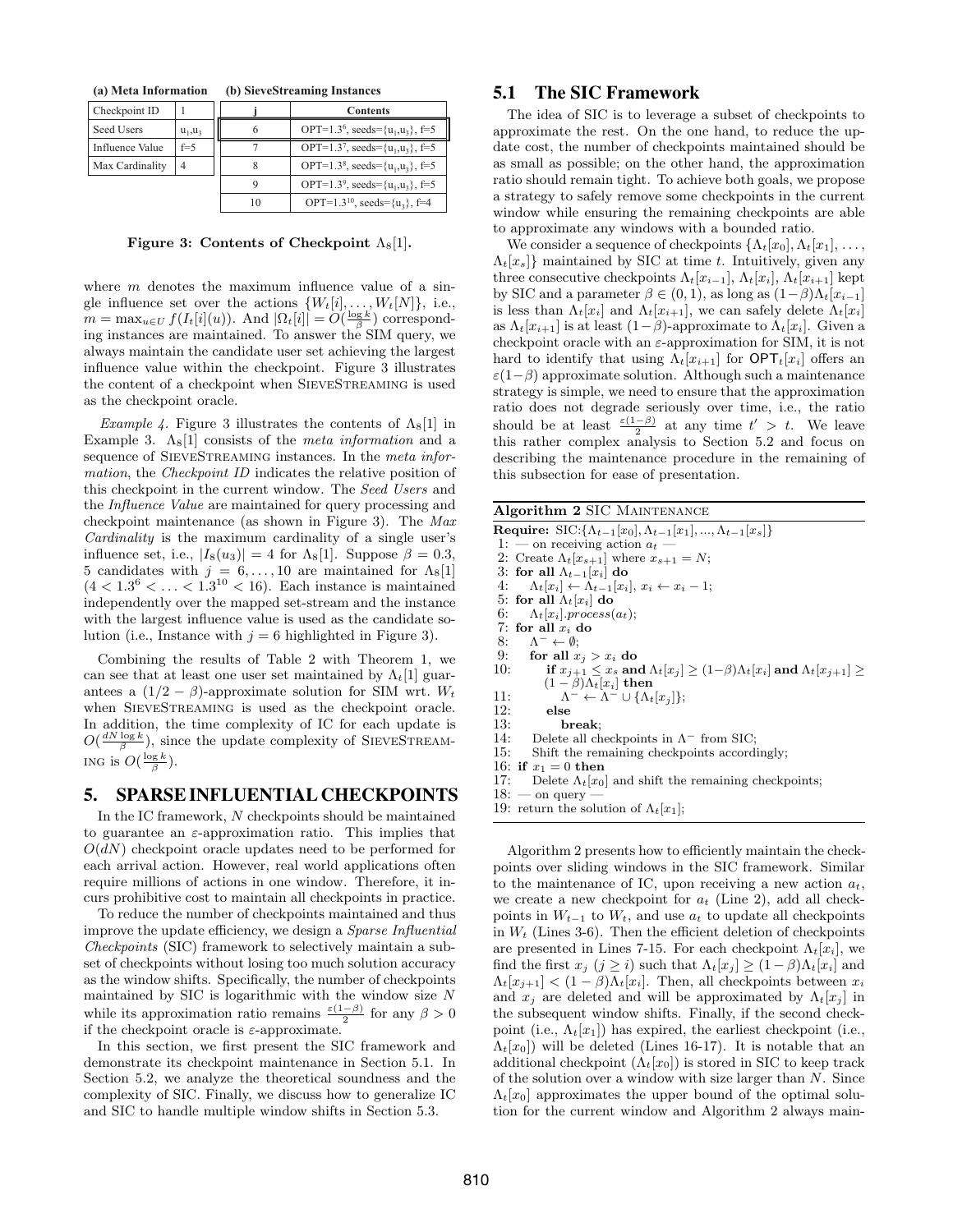

Figure 4: An example of checkpoint maintenance in SIC.

tains a bounded ratio between two neighboring checkpoints, a bounded approximation ratio is guaranteed by using  $\Lambda_t[x_1]$ as the solution for the current window. Figure 4 and Example 5 provide the running example of the SIC maintenance.

Example 5. Figure 4 illustrates the maintenance of checkpoints in the SIC framework following Example 1. Let  $N = 8$ ,  $k = 2$  and  $\beta = 0.3$ . There are initially 6 checkpoints in SIC at time 8. According to Algorithm 2,  $\Lambda_8[5]$  is deleted from SIC since  $\Lambda_8[6] = 3 > (1 - 0.3) \times 3 = (1 - \beta)\Lambda_8[4]$ . At time 8,  $\Lambda_8[1]$  will be used to answer the SIM query. As the window shifts at time 9 with the arrival of  $a_9$ ,  $a_1$  and  $\Lambda_8[1]$  (which later becomes  $\Lambda_9[0]$ ) expire. But  $\Lambda_9[0]$  is stored because  $\Lambda_{9}[3]$  has not expired yet. Then all checkpoints will be updated according to  $a_9$ . After the update procedure, we find  $\Lambda_9[3]$  can be deleted since  $\Lambda_9[5] > (1-\beta)\Lambda_9[0]$ . Finally, all checkpoints are updated according to  $a_{10}$  at time 10 and no checkpoint is to be deleted.  $\Lambda_{10}[4]$  will be used to answer the SIM query at time 10.

In the following, we will demonstrate the theoretical soundness of SIC and also analyze the complexity of SIC.

## 5.2 Theoretical Analysis

To establish our theoretical claims for SIC, we first analyze the property of the optimal checkpoint oracle which always returns the optimal solution for SIM over an append-only action stream. There are two important properties of the optimal checkpoint oracle.

DEFINITION  $3$  (MONOTONICITY  $\&$  SUBADDITIVITY). Let  $t_a \leq t_b$  be two timestamps and  $W_{t_b}^{t_a}$  represents a window containing a set of contiguous actions:  $a_{t_a},...,a_{t_b}$  with the  $corresponding \, \textit{checkpoint} \, \textit{denoted as} \, \Lambda^{t_a}_{t_b}. \, \textit{Given any} \, t_1, t_2, t_3$ s.t.  $t_1 \leq t_2 \leq t_3$ , the checkpoint is monotone if  $\Lambda_{t_3}^{t_1} \geq \Lambda_{t_2}^{t_1}$ . Moreover, the checkpoint is subadditive if  $\Lambda_{t_3}^{t_1} \leq \Lambda_{t_2}^{t_1} + \Lambda_{t_3}^{t_2}$ .

LEMMA 1. Let  $t_a \leq t_b$  be two timestamps and  $\mathsf{OPT}^{t_a}_{t_b}$  denote the optimal oracle (as well as the optimal value) for  $W_{t_b}^{t_a}$ . The optimal oracle is both monotone and subadditive.

The proof of Lemma 1 can be found in [1]. We omit it here due to space limitations. We note that although the optimal checkpoint oracle is both monotone and subadditive, it is intractable unless  $P = NP$ . In practice, we utilize the approximate checkpoint oracles as listed in Table 2. The approximate oracles are monotone. This is essential due to their greedy nature: updating the maintained result only when this update increases the function value. Given the monotonicity of the approximate checkpoint oracles, the monotonicity and subadditivity of the optimal oracle, we are ready to prove that the checkpoint maintenance strategy used in SIC is theoretically bounded.

LEMMA 2. Given any  $t_1, t_2, t_3, t_4$  s.t.  $t_1 \le t_2 \le t_3 \le t_4$ ,  $\forall \beta \in (0,1), \text{ if } (1-\beta)\Lambda_{t_3}^{t_1} \leq \Lambda_{t_3}^{t_2}, \text{ then } \frac{\varepsilon(1-\beta)}{2} \textsf{OPT}_{t_4}^{t_1} \leq \Lambda_{t_4}^{t_2}.$ 

PROOF. The following inequalities hold:

$$
\begin{aligned} \Lambda^{t_2}_{t_4} &\geq \frac{1}{2}(\Lambda^{t_2}_{t_3}+\Lambda^{t_2}_{t_4}) \geq \frac{1}{2}((1-\beta)\Lambda^{t_1}_{t_3}+\Lambda^{t_2}_{t_4}) \\ &\geq \frac{1-\beta}{2}(\Lambda^{t_1}_{t_3}+\Lambda^{t_2}_{t_4}) \geq \frac{\varepsilon(1-\beta)}{2}(\mathsf{OPT}^{t_1}_{t_3}+\mathsf{OPT}^{t_2}_{t_4}) \\ &\geq \frac{\varepsilon(1-\beta)}{2}\mathsf{OPT}^{t_1}_{t_4} \end{aligned}
$$

where the first inequality holds from the monotonicity of the approximate checkpoint oracles; the second inequality is due to the condition that  $\Lambda_{t_3}^{t_2} \geq (1-\beta)\Lambda_{t_3}^{t_1}$ ; the third inequality is obvious since  $\beta \in (0,1)$ ; the fourth inequality holds because of the approximation ratio of checkpoint oracles and the final inequality holds as the optimal checkpoint oracle is both monotone and subadditive.  $\square$ 

According to Lemma 2, if  $(1 - \beta)\Lambda_{t_3}^{t_1} \leq \Lambda_{t_3}^{t_2}$ , using the checkpoint oracle started at  $t_2$  to approximate any checkpoints between  $t_1$  and  $t_2$  always achieves an  $\frac{\varepsilon(1-\beta)}{2}$  approximation for any number of appending actions. Next, we present Lemma 3 to demonstrate the property of the checkpoints maintained by Algorithm 2.

LEMMA 3. The SIC on window  $W_t$  contains s checkpoints  $\Lambda_t[x_0], \Lambda_t[x_1], \ldots, \Lambda_t[x_s]$   $(x_0 < x_1 < \ldots < x_s)$  maintained by Algorithm 2. Given a constant  $\beta \in (0,1)$ , any neighboring checkpoints  $\Lambda_t[x_i]$ ,  $\Lambda_t[x_{i+1}]$  and  $\Lambda_t[x_{i+2}]$  satisfy one of the following conditions:

1. if  $\Lambda_t[x_{i+1}] \geq (1-\beta)\Lambda_t[x_i]$ , then  $\Lambda_t[x_{i+2}] < (1-\beta)\Lambda_t[x_i]$ . 2. if  $x_{i+1} \neq x_i + 1 \wedge \Lambda_t[x_{i+1}] < (1 - \beta)\Lambda_t[x_i]$ , then  $\frac{\varepsilon(1-\beta)}{2}$ .

 $\overline{\text{OPT}_t}[x_i] \leq \Lambda_t[x_{i+1}].$ 3.  $x_{i+1} = x_i + 1 \wedge \Lambda_t[x_{i+1}] < (1 - \beta)\Lambda_t[x_i]$ .

PROOF. We prove the lemma by induction. As the base case, there are only 2 actions in the window and either condition 1 or condition 3 holds.

Next, assuming Lemma 3 holds at time  $t$  and we show that it still holds after the update procedure in Algorithm 2 at time  $t + 1$ . Let  $\Lambda_t[x_i]$  be a checkpoint instantiated before  $t+1$  and is not deleted during the update procedure at  $t+1$ , then  $\Lambda_t[x_{i+1}]$  is the subsequent checkpoint of  $\Lambda_{t+1}[x_i]$  at time t. Next, we discuss all possible cases when performing the update procedure of Algorithm 2 at time  $t + 1$ :

**Case 1:**  $x_{i+1} \neq x_i+1$  and  $\Lambda_t[x_{i+1}]$  is deleted at  $t+1$ . In this case, we have  $\Lambda_{t+1}[x_{i+1}] \geq (1-\beta)\Lambda_{t+1}[x_i]$  and  $\Lambda_{t+1}[x_{i+2}]$  $(1 - \beta)\Lambda_{t+1}[x_i]$  according to Lines 7-15 of Algorithm 2. In this case, condition 1 holds at  $t + 1$ .

**Case 2:**  $x_{i+1} \neq x_i + 1$  and  $\Lambda_{t+1}[x_{i+1}]$  is not deleted at  $t+1$ . In this case,  $\Lambda_{t+1}[x_{i+1}]$  must become the subsequent checkpoint of  $\Lambda_{t+1}[x_i]$  at some time  $t' \leq t$ . Then, at  $t'$ ,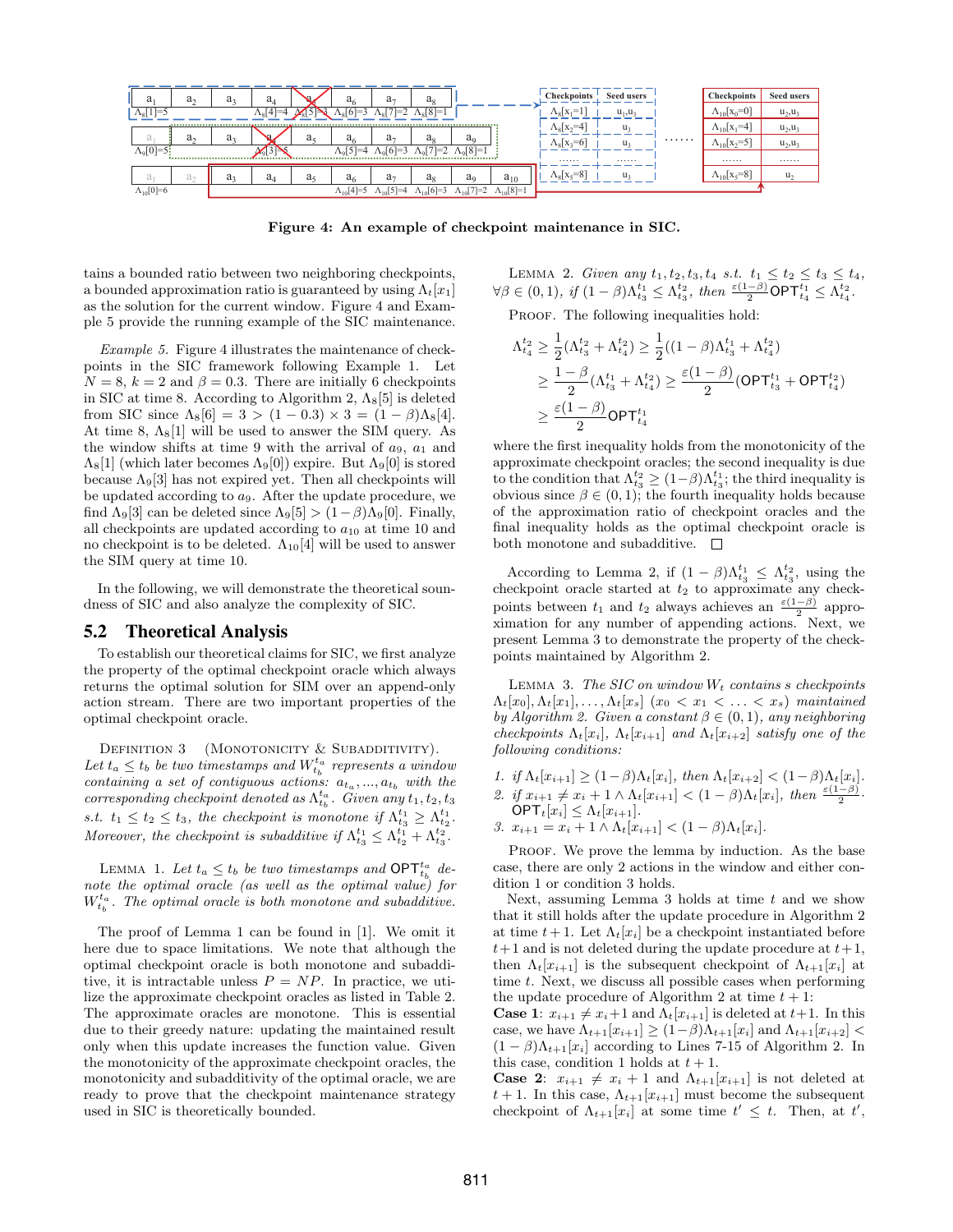we have  $\Lambda_{t'}[x_{i+1}] \geq (1-\beta)\Lambda_{t'}[x_i]$ . According to Lemma 2,  $\Lambda_{t+1}[x_{i+1}] \geq \frac{\varepsilon(1-\beta)}{2} \textsf{OPT}_{t+1}[x_i]$  holds. Because  $\Lambda_{t+1}[x_{i+1}]$ is not deleted at  $t + 1$ , we have either condition 1 (when  $\Lambda_{t+1}[x_{i+1}] \geq (1-\beta)\Lambda_{t+1}[x_i]$  or condition 2 holds (when  $\Lambda_{t+1}[x_{i+1}] < (1-\beta)\Lambda_{t+1}[x_i]$  at  $t+1$ .

Case 3:  $x_{i+1} = x_i + 1$ . If  $\Lambda_{t+1}[x_{i+1}] \geq (1 - \beta)\Lambda_{t+1}[x_i]$ , then condition 1 holds since  $\Lambda_{t+1}[x_{i+1}]$  is not deleted at  $t + 1$ ; otherwise, condition 3 holds.

Therefore, at least one condition in Lemma 3 holds in all possible cases at  $t + 1$  and we conclude the proof.  $\Box$ 

Leveraging Lemma 3, we are able to analyze SIC theoretically. First, from conditions 1 and 2, we can infer that if there are checkpoints deleted between  $x_i$  and  $x_{i+1}$ , the ratios between  $\Lambda_t[x_{i+1}]$  and the optimal solution of deleted checkpoints are guaranteed to be at least  $\frac{\varepsilon(1-\beta)}{2}$ . Next, by collectively examining conditions  $1-3$ , we can see that there is at least one checkpoint in  $\Lambda_t[x_{i+1}]$  and  $\Lambda_t[x_{i+2}]$  returning an influence value of smaller than  $(1-\beta)\Lambda_t[x_i]$ , and thus the number of checkpoints maintained is  $O(\frac{\log N}{\beta})$ . Based on these intuitions, we then formally state the approximation guarantee and the complexity of SIC in Theorems 2–4:

THEOREM 2. SIC maintains a  $\frac{\varepsilon(1-\beta)}{2}$ -approximate solution for SIM in  $\Lambda_t[x_1]$  when an  $\varepsilon$ -approximate checkpoint oracle is used.

PROOF. We use  $\mathsf{OPT}_t$  to denote the optimal solution of SIM w.r.t.  $W_t$  and we prove that  $\frac{\varepsilon(1-\beta)}{2}$  is a lower bound for the ratio between  $\Lambda_t[x_1]$  and  $\text{OPT}_t$ .

Let  $\Lambda_t[x_0]$  be the expired checkpoint just before  $\Lambda_t[x_1]$ . Since  $\Lambda_t[x_0]$  and  $\Lambda_t[x_1]$  are neighboring checkpoints in SIC, one of the conditions in Lemma 3 holds at time t.

If condition 3 in Lemma 3 holds, we have  $\mathsf{OPT}_t \leq \varepsilon \Lambda_t[x_1]$ since  $\Lambda_t[x_1]$  directly maintains an approximate solution on W<sub>t</sub>. Otherwise, we have:  $\mathsf{OPT}_t \leq \mathsf{OPT}_t[x_0] \leq \frac{2}{\varepsilon(1-\beta)} \Lambda_t[x_1]$ since  $\Lambda_t[x_0]$  has expired. Thus, SIC maintains an at least  $\frac{\varepsilon(1-\beta)}{2}$ -approximate solution in  $\Lambda_t[x_1]$ .

THEOREM 3. SIC obtains a  $(1/4 - \beta)$ -approximate solution for SIM when SIEVESTREAMING is used as the checkpoint oracle.

PROOF. Since the SIEVESTREAMING algorithm guarantees a  $(1/2 - \beta)$  approximation ratio to the optimal solution, SIC with SieveStreaming as the checkpoint oracle preserves a  $\frac{1}{2}(\frac{1}{2}-\beta)(1-\beta)$  approximation guarantee according to Theorem 2. As  $\frac{1}{2}(\frac{1}{2}-\beta)(1-\beta) = \frac{1}{4} - \frac{3}{4}\beta + \beta^2 > \frac{1}{4} - \beta$ , we get at least a  $(1/4-*\beta*)$ -approximate solution for SIM.

THEOREM 4. The number of checkpoints maintained by SIC wrt. a sliding window of size N is  $O(\frac{\log N}{\beta})$ .

PROOF. Lemma 3 guarantees either  $\Lambda_t[x_{i+1}]$  or  $\Lambda_t[x_{i+2}]$ is less than  $(1 - \beta)\Lambda_t[x_i]$ . Since  $\Lambda_t[x_1]/\Lambda_t[N]$  is bounded by  $O(N)$ , the number of checkpoints is at most  $\frac{2 \log N}{\log(1-\beta)^{-1}}$  for  $\beta \in (0,1)$ . Therefore, the number of checkpoints maintained by SIC is  $O(\frac{\log N}{\beta})$ .

As the time complexity for a checkpoint to update each action is  $O(dg)$  if each checkpoint takes  $O(g)$  to evaluate one influence set and the number of checkpoints maintained by SIC is  $O(\frac{\log N}{\beta})$ , the time complexity of SIC to update each action is  $O(\frac{dg \log N}{\beta})$ . When SIEVESTREAMING is used as the checkpoint oracle, we have  $g = O(\frac{\log k}{\beta})$  and thus the time complexity of SIC for each update is  $O(\frac{d \log N \log k}{\beta^2})$ .

# 5.3 Handling Multiple Window Shifts

Although we have discussed how to handle SIM queries for windows which shift for one action at a time, many applications do not require to retrieve the result at such an intense rate. Hereby, we discuss how to handle multiple window shifts, i.e., each window shift receives  $L$  new actions while the earliest L actions become expired at the same time.

To handle multiple window shifts for IC, we create only one new checkpoint and delete the earliest checkpoint when the window shifts from  $W_t$  to  $W_{t+L}$ . Subsequently, all actions from  $a_{t+1}$  to  $a_{t+L}$  are collected to update all checkpoints in the window. Thus, the number of checkpoints created for multiple window shifts will be  $\left\lceil \frac{N}{L} \right\rceil$ . On top of the IC maintenance strategy, we still use the same SIC algorithm over the checkpoints created by IC to support multiple window shifts.

Lastly, the aforementioned maintenance strategies still preserve the theoretical results as there is no fundamental differences between handling single window shift and multiple window shifts using our proposed frameworks.

# 6. EXPERIMENTAL RESULTS

In this section, we evaluate the efficiency and effectiveness of our proposed frameworks on several real-world and synthetic datasets. First, we compare IC and SIC for influence values and processing efficiency with varying  $\beta$ . Then, we compare the solution qualities and throughputs of all approaches with different seed set sizes. Finally, we evaluate the scalability of all compared approaches.

#### 6.1 Experimental Setup

Datasets: We collect two real-world datasets and synthesize two datasets for extensive studies.

- Reddit: Reddit is an online forum where user actions include post and comment. We collect all Reddit comment actions in May 2015 from  $kagger^6$  and query the Reddit API for the post actions in the same period. The dataset contains 48, 104, 875 actions from 2, 628, 904 users.
- Twitter: Twitter is an online social network where actions include tweet, retweet, quote and reply. We crawl these actions for one week via Twitter stream API<sup>7</sup> on trending topics such as US presidential election, 2016 NBA finals and Euro 2016. The dataset contains 9, 724, 908 actions from 2, 881, 154 users.
- Synthetic Datasets: We synthesize two action streams with different response patterns to test the robustness of the proposed solutions. There are two types of actions in concern: post and follow. We use the R-MAT model [9] to synthesize 5 different power law graphs with the number of users ranging from 1-5 million (2 million by default). For each synthetic graph, we generate 10 million actions by randomly selecting a user to perform either a post or a follow action. If an action  $a_t$  is follow, it will respond to a previous action  $a_{t'}$  with a response distance  $\Delta = t-t'$ . To demonstrate different response patterns, two datasets are generated based on the distances conforming to exponential distributions with different parameters:  $(1)$ SYN-O:  $\Delta \sim \exp(\lambda = 2.0 \times 10^{-6})$ , which indicates "old posts get

 $^6$ https://www.kaggle.com/reddit/

reddit-comments-may-2015

 $^{7}$ https://dev.twitter.com/streaming/overview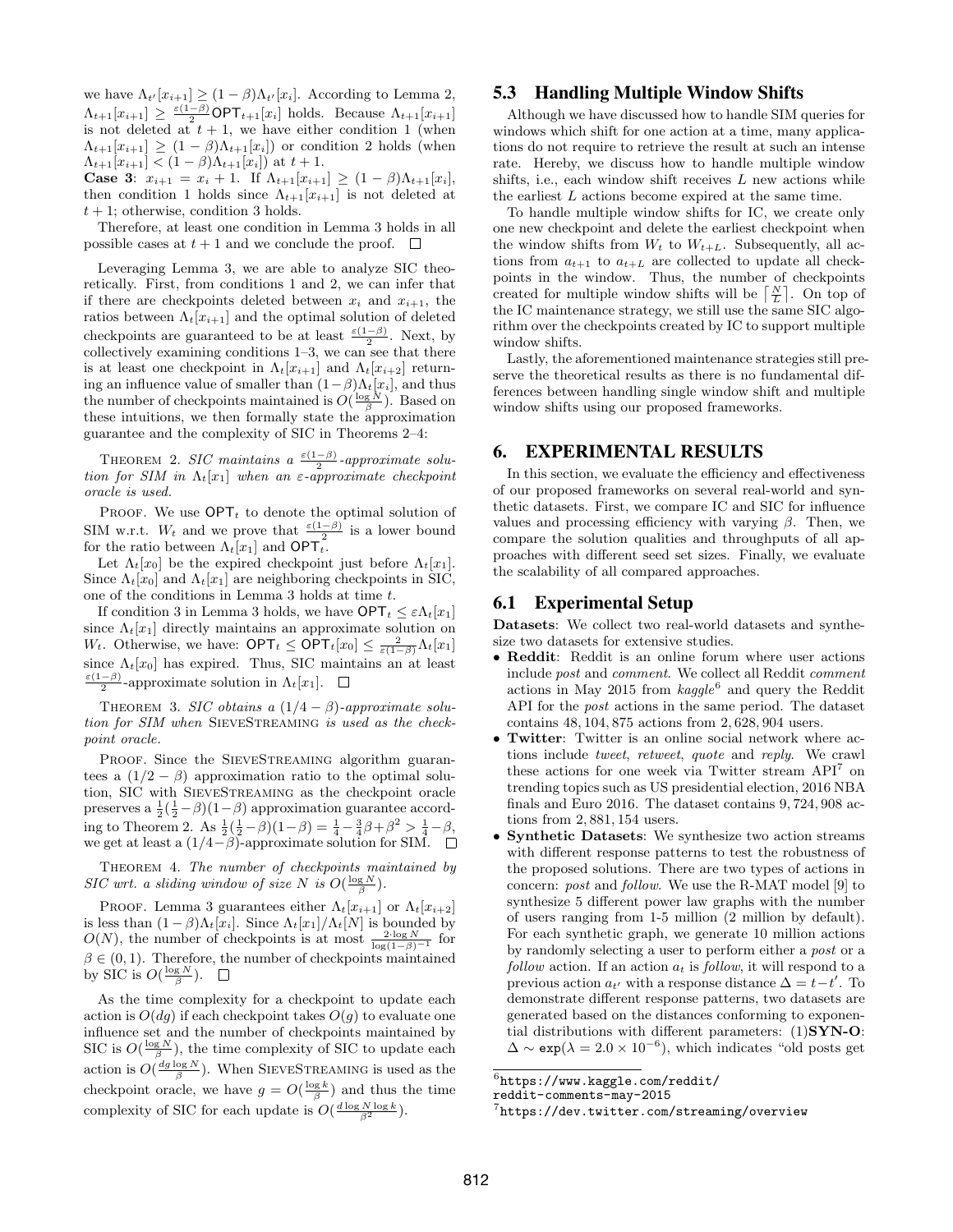Table 3: Statistics on datasets

|         |                             |         | Dataset Users   Actions Resp. dist. Avg. depth |
|---------|-----------------------------|---------|------------------------------------------------|
|         | Reddit 2.628,904 48,104,875 | 404.715 | 4.58                                           |
|         | Twitter 2,881,154 9,724,908 | 294.609 | 1.87                                           |
| $SYN-O$ | $1M-5M$   10,000,000        | 500,000 | 2.5                                            |
| $SYN-N$ | $1M-5M$   10,000,000        | 5,000   | 2.59                                           |

more followers"; (2)SYN-N:  $\Delta \sim \exp(\lambda = 2.0 \times 10^{-4}),$ which represents "recent posts get more followers".

The statistics of these datasets are summarized in Table 3.

Approaches: All approaches compared in the experiments are listed as follows:

- **IMM** [35]: To support our argument on the effectiveness, we use the state-of-the-art IM algorithm on static graphs as a baseline. At each time  $t$ , we construct an influence graph  $G_t$  by treating users as vertices and the influence relationships between users wrt.  $W_t$  as directed edges. The edge probabilities between users are assigned by the weighted cascade (WC) [18] model. To extract the influential users at time  $t$ , we set the parameters of IMM to be  $\varepsilon = 0.5$ ,  $l = 1$  [35] and run the algorithm on the generated influence graph  $G_t$ .
- UBI [11]: We use the state-of-the-art method for IM on dynamic graphs as another baseline. The generation of influence graphs is the same as IMM. Then, a sequence of influence graphs  $\{G_1, \ldots, G_m\}$  are fed to UBI in a chronological order to track the influential users. We keep the same interchange threshold as used in [11], i.e.,  $\gamma = 0.01$ .
- Greedy [28]: We also implement the classic greedy algorithm in [28] since it achieves the best theoretical approximation (i.e.,  $1-1/e$ ) of SIM queries. A detailed description of this algorithm is presented in Section 4. Since the Greedy algorithm does not store any intermediate result, it always recomputes the solution when being queried.
- IC: The IC framework proposed in Section 4. We use SIEVESTREAMING [4] as the checkpoint oracle.
- SIC: The SIC framework proposed in Section 5. We use the same checkpoint oracle as IC.

Quality Metric: We note that IMM and UBI work under the WC model whereas Greedy, IC and SIC are proposed to answer SIM queries in Section 3. To verify the effectiveness of our proposed solutions, we retrieve the seed users returned by all approaches for each window shift. When a set of seed users is returned by each approach at time  $t$ , we evaluate the influence spread of the users under the WC model with 10,000 rounds of Monte-Carlo simulation on the corresponding influence graph  $G_t$ . Finally, we use the *aver*age influence spread of all windows for each approach as the quality metric.

Performance Metric: We use throughput as our performance metric. Specifically, whenever the window shifts for L actions, we measure the elapsed CPU time of each approach and the throughput is  $L$  divided by the elapsed time. We do not measure the query processing time because all approaches maintain the seed users explicitly and the time to retrieve them is negligible.

Parameters: The parameters examined in our experiments: (1)  $\beta$  is the parameter in IC and SIC to achieve a trade-off between quality and efficiency. (2)  $k$  is the size of the seed set. (3) N is the window size. (4) L is the number of actions for each window shift. (5) |U| is the total number of users for synthetic datasets. We vary  $N$ ,  $L$  and  $|U|$  to test

Table 4: Parameters in experiments

| $\rm Parameter$ | <b>Values</b>                  |
|-----------------|--------------------------------|
| k.              | 5, 25, 50, 75, 100             |
|                 | 0.1, 0.2, 0.3, 0.4, 0.5        |
| N               | 100K, 250K, 500K, 750K, 1,000K |
|                 | 1K, 2.5K, 5K, 7.5K, 10K        |
| U               | 1M, 2M, 3M, 4M, 5M             |

the scalability of the compared approaches. The summary of parameters is listed in Table 4. The default values of all parameters are in bold.

Experiment Settings: All experiments are conducted on a desktop machine running Ubuntu 14.04 with a quad core 3.4 GHz Intel i7-2600 processor and 16 GB memory. All the approaches except IMM are implemented in Java 8. The IMM implementation available<sup>8</sup> is written in C++.

# 6.2 Testing  $\beta$  for IC and SIC

We first vary  $\beta$  to test its effect on IC and SIC in terms of the average influence value of SIM queries using the cardinality function, the number of maintained checkpoints and the throughput. Note that we compare the seed qualities of IC and SIC with the baselines in Section 6.3 and only focus on their effectiveness of answering SIM queries here.

Influence Value: The influence values of IC and SIC with varying  $\beta$  are presented in Figure 5a–5d. The influence values of IC are slightly better than SIC in most experiments. This is because SIC trades quality for efficiency by maintaining fewer checkpoints. In spite of that, SIC is able to obtain competitive values with at most 5% off from IC. In addition, we can see that both SIC and IC achieve better influence values for a smaller  $\beta$  and the influence values of SIC degrade faster than IC for a larger  $\beta$  due to the deletion of checkpoints. We note that in the SYN-N dataset, the influence values of SIC degrade more severely than other datasets for a larger  $\beta$ . This is because the average reply distance is very short, which leads to the frequent changes of the influential users. Nevertheless, SIC still returns solutions within the theoretical bound stated in Section 5.2.

Number of checkpoints: We examine the average number of checkpoints maintained by IC and SIC for all sliding windows. The results are presented in Figure 6a–6d. IC maintains a constant number of checkpoints wrt.  $\beta$ . This is because the number of checkpoints maintained by IC in each sliding window exactly equals to  $\lceil \frac{N}{L} \rceil$ . On the contrary, the number of checkpoints in  $SIC$  is  $O(\frac{\log N}{\beta})$  according to Theorem 4 in Section 5.2, and is thus negatively correlated with  $\beta$ . The trend for the number of checkpoints emphasizes the superiority of  $SIC$  in both space and time efficiencies.

Throughput: The throughputs of IC and SIC are presented in Figure 7a–7d. Both IC and SIC achieve better performance for a larger β. There are two reasons behind such an observation. First, both approaches employ SIEveStreaming as the checkpoint oracle where fewer candidate instances are kept within each checkpoint for a larger  $\beta$ , which makes the update time shorter for each checkpoint. Second,  $SIC$  maintains fewer checkpoints as  $\beta$  becomes larger, which naturally leads to shorter processing time. Thus, for a larger  $\beta$ , SIC shows even more superior-

 $^8$ https://sourceforge.net/projects/im-imm/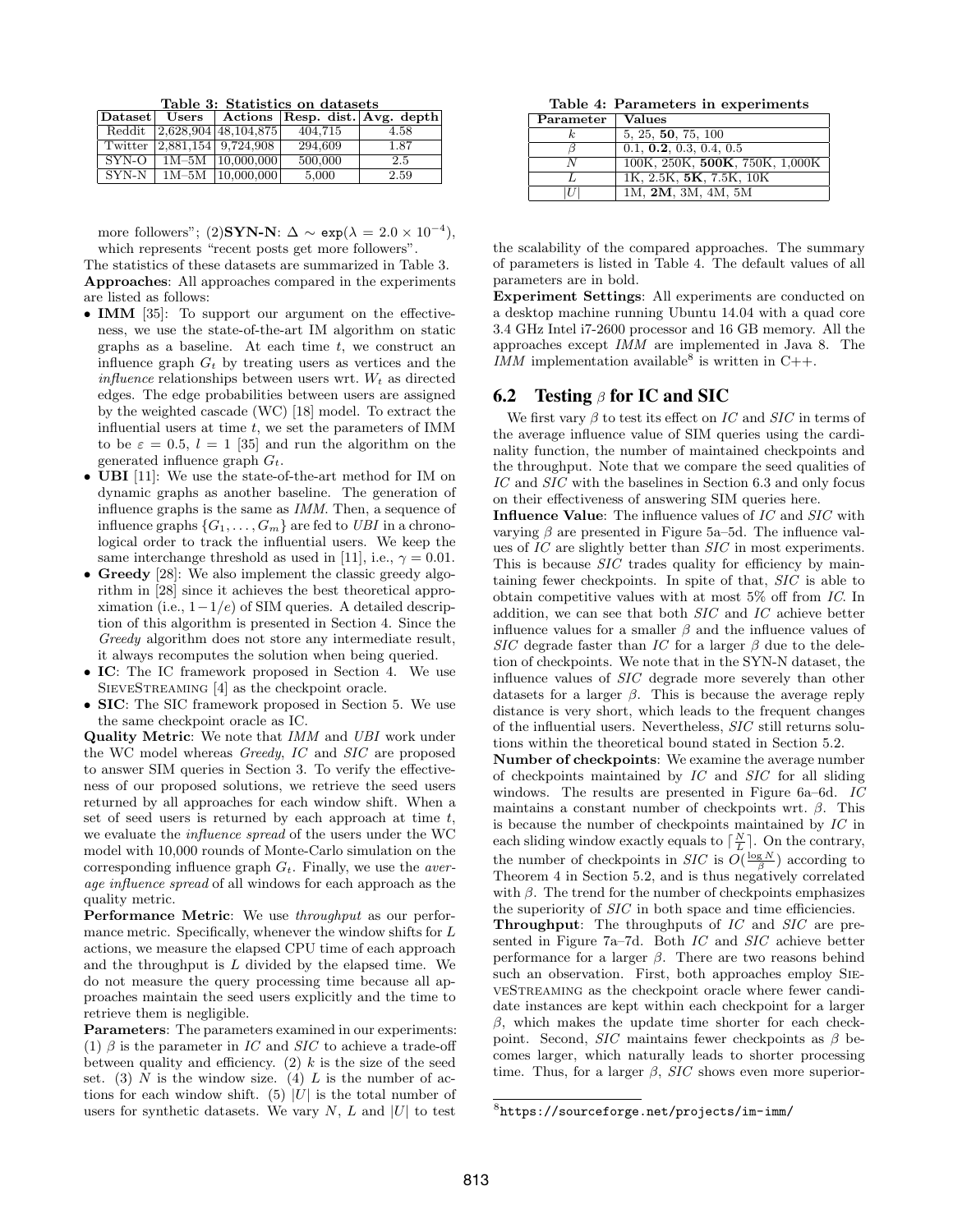

Figure 5: Influence Values of IC and SIC with varying  $\beta$ .



Figure 6: The number of checkpoints maintained by IC and SIC with varying  $\beta$ .



Figure 7: Throughputs of IC and SIC with varying  $\beta$ .



Figure 8: Solution qualities of compared methods with varying k.



Figure 9: Throughputs of compared methods with varying  $k$ .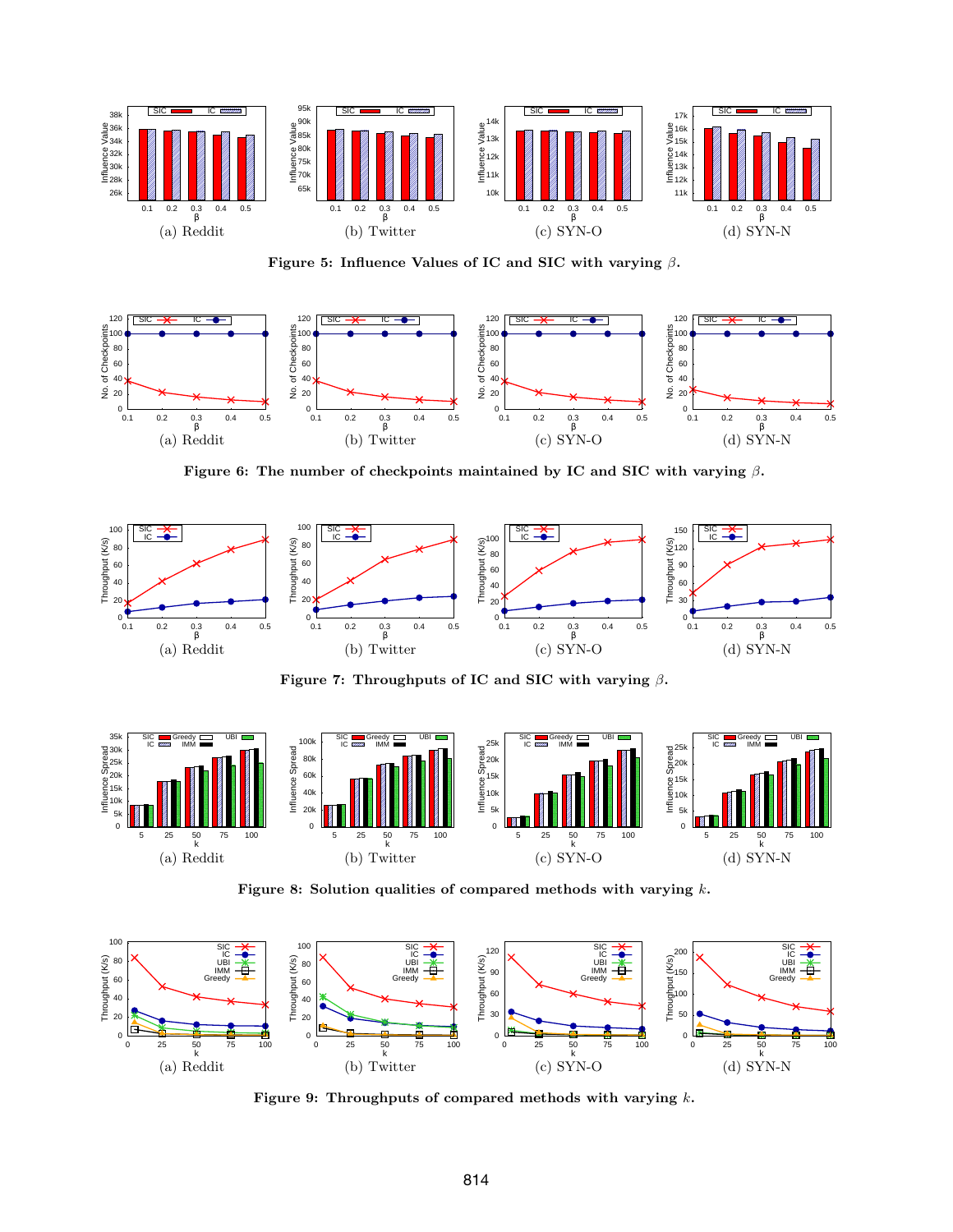

Figure 10: Throughputs of compared approaches with varying W.



Figure 11: Throughputs of compared approaches with varying L.

ity over IC in all experiments because fewer checkpoints are maintained by SIC.

# 6.3 Comparing Approaches with Varying  $k$

We compare different approaches by using the quality and the performance metric defined in Section 6.1 for varying  $k$ . Quality: The results of solution qualities for different approaches are presented in Figure 8a–8d. Compared with IMM, Greedy, IC and SIC achieve less than 10% quality losses. The results have verified the effectiveness of SIM as the seeds for SIM queries achieve nearly equivalent influence spreads as the seeds retrieved by IMM under the WC model. Moreover, *SIC* shows competitive qualities though it maintains fewer checkpoints than IC. In contrast, the qualities of UBI are close to IMM when k is small (i.e.,  $k \leq 25$ ). But its qualities degrade dramatically when k increases. This is because UBI relies on interchanging users to maintain the influential users against the updates of the influence graph. It interchanges a user into the maintained influential user set only when a substantial gain is achieved for the estimated influence spread (i.e., 1% of the total influence spread prior to the interchange). Thus, for a larger  $k$ , it becomes harder for a user to be interchanged since the total influence spread of the maintained user set is larger. This results in the delays of interchanges and causes larger errors.

**Throughput:** The performances with varying  $k$  are presented in Figure 9a–9d. The throughputs of all approaches are inversely proportional to  $k$ . IC and  $SIC$  both employ SieveStreaming as the checkpoint oracle, each checkpoint maintains a number of candidate instances and each instance contains up to  $k$  candidate users. When  $k$  gets larger, it is more expensive to evaluate the influence function for each checkpoint. This explains why the performances of IC and SIC drop while k becomes larger. Compared with IC and all baseline methods, SIC shows significant advantages in efficiency for all experiments. Moreover, SIC dominates Greedy and IMM by achieving a speedup of up to 2 orders of magnitude across all datasets. The throughput of UBI is also far behind SIC and IC on all datasets except Twitter,



Figure 12: Throughputs with varying  $|U|$ .

where it achieves an equivalent throughput compared to IC. Nonetheless, UBI is still more than 3 times slower than SIC.

## 6.4 Scalability

In this section, we evaluate the scalability of compared methods through measuring the throughputs when varying the window size  $N$ , the length of each window shift  $L$  and the total number of users  $|U|$ .

**Varying**  $N$ : The performances for varying  $N$  are presented in Figure 10a–10d. Although the throughputs of all approaches decrease with increasing N, SIC shows better scalability as it only maintains  $O(\log N)$  checkpoints when  $\beta$  is fixed. We observe a smaller performance gap between IC and  $SIC$  in all datasets when N is small (i.e.,  $N = 100,000$ ). This is because the number of checkpoints maintained by IC are very close to SIC (fewer than 8) and the benefits of sparse checkpoints become less significant. Nonetheless, when N increases, SIC regains its superiority. Moreover, SIC achieves speedups of up to 40x, 100x and 70x compared to Greedy, IMM and UBI respectively.

**Varying**  $L$ : We show the performances for varying  $L$  in Figure 11a–11d. As L increases, the throughputs of IC and SIC increase. This is because larger L results in a smaller number of checkpoints for both methods. IC exhibits a linear performance improvement wrt. larger L since it main-